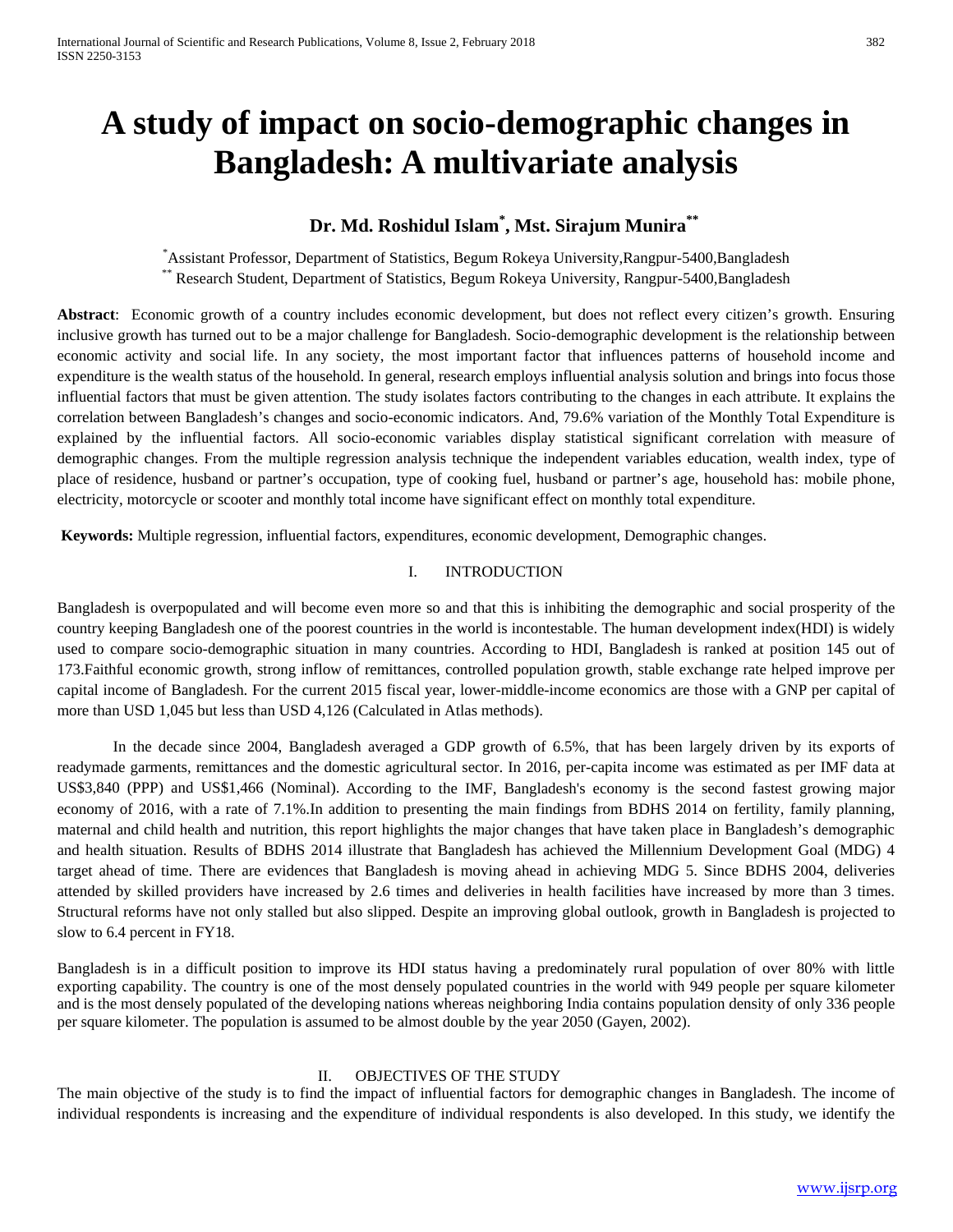International Journal of Scientific and Research Publications, Volume 8, Issue 2, February 2018 383 ISSN 2250-3153

most influential factor effects by individual parameter test. Growth factor refers to the expansion of production potential of the economy that is represented by an upward shift of the production possibility frontier.

#### III. DATA AND METHODOLOGY

To estimate the influential factors for socio-demographic development in Bangladesh, we have mainly used the data extracted 2381 individual respondents from Bangladesh Demographic and Health Survey (BDHS) 2014. The dependent variable used in this analysis was the monthly total expenditure. All the independent variables used in the analysis were not found directly from the BDHS data set. Again for the convenience, we computed some new explanatory variables and transformed some original and computed variables that are suitable for study. They were recorded into homogeneous sub-groups where necessary. Some other variables remain unchanged. Most of the variables are coded as categorical and some are in dummy. In this paper, analysis has also been carried out using IBM SPSS 21.

#### Multiple Regression Analysis

Multiple linear [regressions](http://www.statisticssolutions.com/academic-solutions/membership-resources/member-profile/data-analysis-plan-templates/data-analysis-plan-multiple-linear-regression/) are the most common form of linear regression analysis. As a predictive analysis, the multiple linear regressions are used to explain the relationship between one continuous dependent variable and two or more independent variables. The independent variables can be continuous or categorical (dummy coded as appropriate).

In multiple regressions we form a linear composite of explanatory variables in such way that it has maximum correlation with a criterion variable. The main objective in using this technique is to predict the variability of the dependent variable based on its covariance with all the independent variables. In our study, we want to estimate the demographic factors on economic development in Bangladesh.

Regression equation can be written as,

$$
Y = b_{0} + b_{1}X_{1} + b_{2}X_{2} + b_{3}X_{3} + b_{4}X_{4} + b_{5}X_{5} + b_{6}X_{6} + b_{7}X_{7}
$$

$$
+b_8X_8+b_9X_9+b_{10}X_{10}+b_{11}X_{11}+b_{12}X_{12}+b_{13}X_{13}+b_{14}X_{14}+b_{15}X_{15}
$$

Where,  $X_1$ =Respondents current age,  $X_2$ =Division,  $X_3$ =Type of place of residence,  $X_4$ =Household has: mobile phone,  $X_5$ = Household has: electricity, $X_6$  = Household has: television,  $X_7$ = Household has: motorcycle/scooter,  $X_8$ =Education,  $X_9$ =Wealth Index,  $X_{10}$ =Husband/partner's education level,  $X_{11}$ =Monthly total income,  $X_{12}$ = Main floor material,  $X_{13}$ = Main wall material,  $X_{14}$ = Type of cooking fuel,  $X_{15}$  Husband/partner's occupation. Here  $b_0$  is the intercept and  $b_1$ ,  $b_2$ ,  $b_3$ , ...,  $b_{15}$  are analogous to the slope in [linear](https://explorable.com/linear-regression-analysis) [regression](https://explorable.com/linear-regression-analysis) equation and are also called regression coefficients. The appropriateness of the multiple regression models as a whole can be tested by the F-test in the [ANOVA](https://explorable.com/anova) table. A significant F test indicates a linear relationship between Y and at least one of the X's.

#### IV. ANALYSIS AND RESULTS

Table I: Result of multiple regression for the significant effect of all factors in the model of monthly total expenditure in Bangladesh

|                             | Unstandardized |            | Standardized |          |      |              | 95.0% Confidence Interval |
|-----------------------------|----------------|------------|--------------|----------|------|--------------|---------------------------|
|                             | Coefficients   |            | Coefficients |          |      |              | for $B$                   |
|                             | B              | Std. Error | Beta         |          | Sig. | Lower        | <b>Upper Bound</b>        |
| Model                       |                |            |              | T        |      | <b>Bound</b> |                           |
| (Constant)                  | .682           | .197       |              | 3.472    | .001 | .297         | 1.068                     |
| Respondent's<br>current age | $-.073$        | .046       | $-.042$      | $-1.601$ | .109 | $-.163$      | .016                      |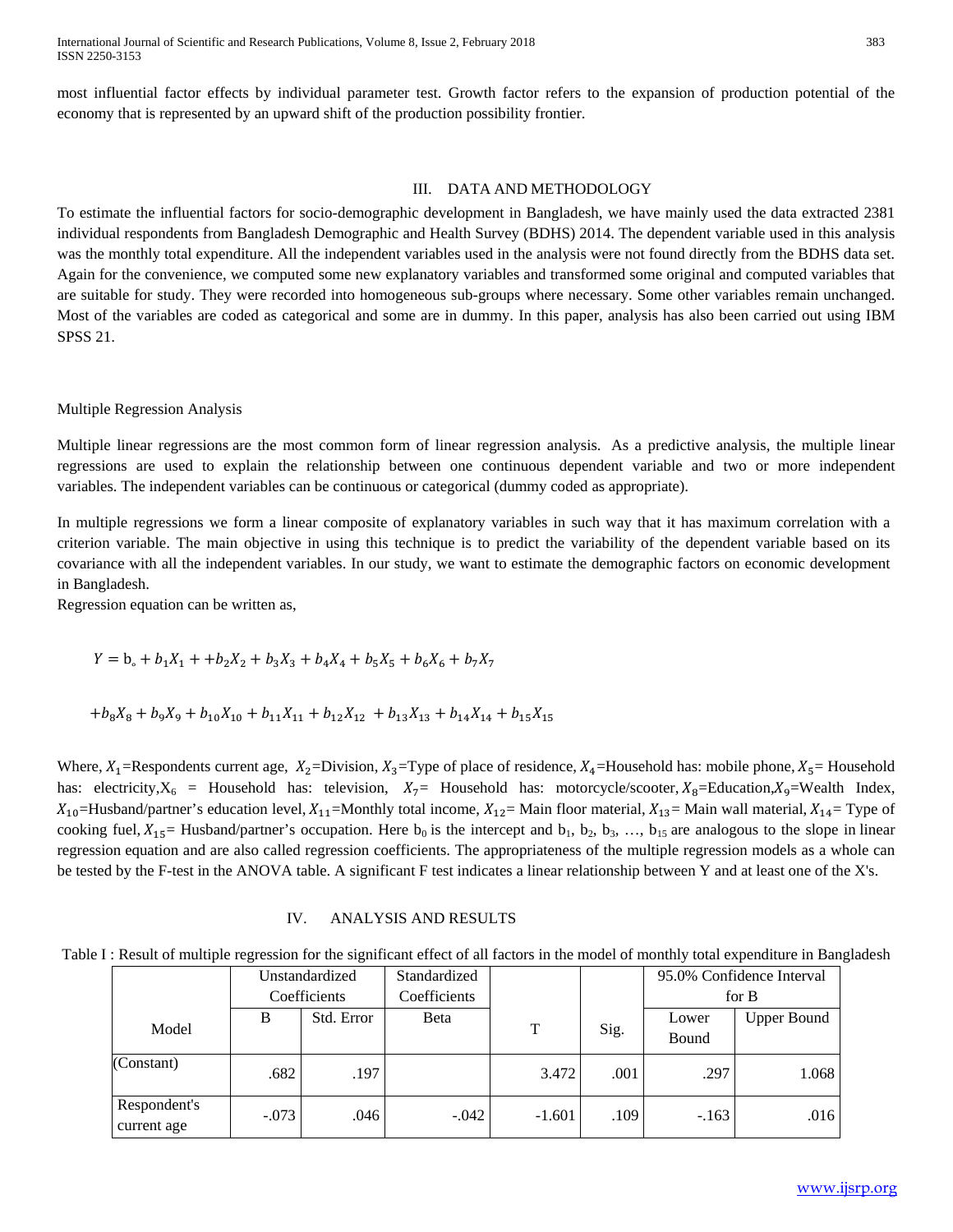| Division                                         | .190    | .013 | .293    | 14.309   | .000 | .164    | .216    |
|--------------------------------------------------|---------|------|---------|----------|------|---------|---------|
| Type of place of<br>residence                    | $-.395$ | .062 | $-.123$ | $-6.398$ | .000 | $-.516$ | $-.274$ |
| Household has:<br>mobile phone                   | .386    | .101 | .153    | 3.817    | .000 | .187    | .584    |
| Household has:<br>electricity                    | $-.269$ | .107 | $-.109$ | $-2.512$ | .012 | $-.478$ | $-.059$ |
| Household has:<br>television                     | $-.139$ | .066 | $-.053$ | $-2.100$ | .036 | $-.270$ | $-.009$ |
| Household has:<br>motorcycle/scoot<br>er         | $-.118$ | .049 | $-.047$ | $-2.422$ | .016 | $-.214$ | $-.023$ |
| Education                                        | $-.145$ | .022 | $-176$  | $-6.670$ | .000 | $-.187$ | $-.102$ |
| Wealth index                                     | .124    | .037 | .133    | 3.388    | .001 | .052    | .196    |
| Husband/partner'<br>s education level            | .035    | .031 | .027    | 1.112    | .266 | $-.027$ | .096    |
| <b>Monthly Total</b><br>Income                   | .046    | .020 | .045    | 2.362    | .018 | .008    | .085    |
| Main floor<br>material                           | .286    | .079 | .102    | 3.623    | .000 | .131    | .440    |
| Main wall<br>material                            | $-.050$ | .016 | $-.064$ | $-3.175$ | .002 | $-.081$ | $-.019$ |
| Type of cooking<br>fuel                          | .051    | .022 | .047    | 2.290    | .022 | .007    | .095    |
| Husband/Partner'<br>s Occupation                 | .046    | .014 | .065    | 3.243    | .001 | .018    | .073    |
| a. Dependent Variable: Monthly Total Expenditure |         |      |         |          |      |         |         |

Global Test on the set of Independent Variables (Testing the Multiple Regression Model) Step-1:

 $H_0: b_1 = b_2 = b_3 = \dots + b_{14} = b_{15} = 0$  (that is the model is invalid)

 $H_1$ : Not all b's are zero (That is the model is valid) Step-2: Here the level of significance is,  $\alpha = .05$ 

Step-3: F-test statistic is used here.

Step-4: If P-value <  $\alpha$ -value, H<sub>0</sub> will be rejected.

If P-value  $> \alpha$ -value, H<sub>0</sub> will be accepted.

Step-5: Making calculation and taking decision.

Table II: ANOVA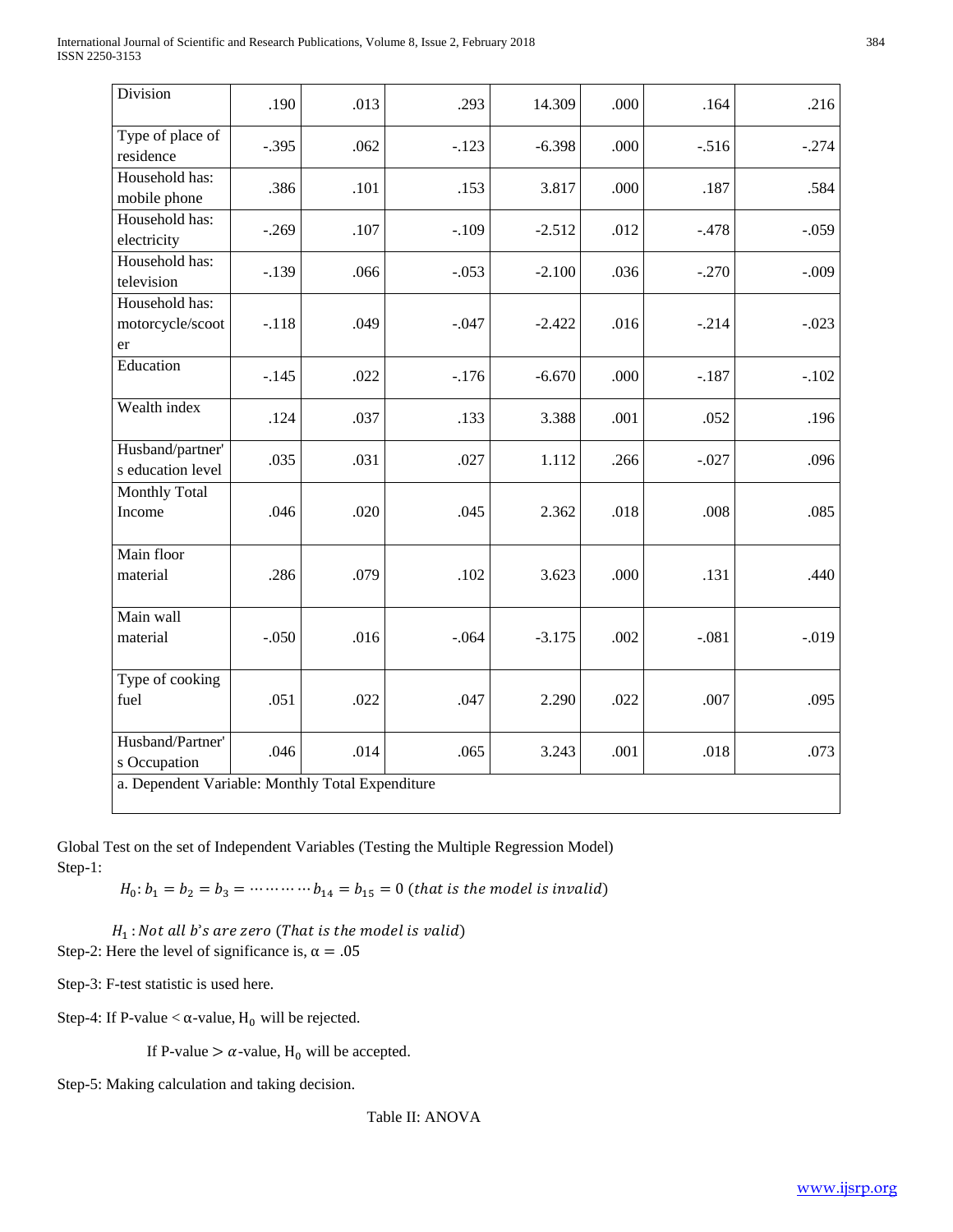| Model |            |          | Df   | Mean Square | F     | Sig.              |
|-------|------------|----------|------|-------------|-------|-------------------|
|       |            | Sum of   |      |             |       |                   |
|       |            | square   |      |             |       |                   |
|       | Regression | 643.727  | 15   | 42.91       | 34.24 | .000 <sup>b</sup> |
|       | Residual   | 2954.709 | 2359 | 1.253       |       |                   |
|       | Total      | 3598.436 | 2380 |             |       |                   |

a. Dependent Variable: Monthly Total Expenditure

Since p-value <  $\alpha$ -value (.05), H<sub>0</sub> is rejected and H<sub>1</sub> is accepted. That is at least one variable has significant effect. This means that the regression model is valid and the independent variables have enough capability to estimate the monthly total expenditure.

Test of Hypothesis on each of the Independent Variables (Testing the Individual Regression Coefficient) Step-1:  $H_0: b_1 = 0, b_2 = 0, b_3 = 0, \dots, b_{14} = 0, b_{15} = 0$ 

 $H_1 : b_1 \neq 0, b_2 \neq 0, \dots \dots \dots \dots, b_{15} \neq 0$ 

Step-2: Here the level of significance is,  $\alpha = .05$ 

Step-3: t-test statistic is used here.

Step-4: If P-value  $< \alpha$ -value, H<sub>0</sub> will be rejected.

If P-value  $> \alpha$ -value, H<sub>0</sub> will be accepted.

Step-5: Making calculation and taking decision.

#### V. DISCUSSION

The monthly total expenditure is dependent numeric variable, we have tried to find out the significant factors affecting on economic development through regression model.

The result of regression analysis are represented in the table 1, present the estimate of regression coefficient (β), S.E, T-test, P-value that are calculate for each of the categorical variable. From the table 1, we can see that, there are 15 variables appears as the significant predictor in case of monthly total expenditure. And another variables appears as insignificant predictor in case of monthly total expenditure.

The intercept value  $b_{\circ}=0.682$  indicates that, in the absence of the independent variables  $X_1, X_2, X_3, \cdots \cdots \cdots X_{15}$  , on an average the dependent variable (monthly total expenditure) will be .682.

Coefficient of respondent's current age is -.073 that means for one unit increase in the respondent's current age, on an average monthly total expenditure will decrease by .073 units, holding other constant with 95% confidence interval (-.163, .016). The P-value (.109) >  $\alpha$ -value (.05), so  $H_0$  is accepted i.e.  $b_1 = 0$ . That means, the variable respondent's current age is not a good estimator, because it has not enough capability to estimate monthly total expenditure.

Coefficient of division is .190 that means for one unit increase in the division, on an average monthly total expenditure will increase by .190 units, holding other constant with 95% confidence interval (0.164, 0.216). The P-value  $\alpha$ -value (.05), so  $H_0$  is rejected i.e.  $b_2 \neq 0$ . That means the variable division is a good estimator, because it has enough capability to estimate monthly total expenditure.

Type of place of residence has been appeared as a significant factor affecting monthly total expenditure negatively. Coefficient of type of place of residence is -.395 that means for one unit increase in the type of place of residence, on an average monthly total expenditure will decrease by .395 units, holding other constant with 95% confidence interval( $-0.516$ ,  $-0.274$ ). The P-value  $$\alpha$ -value$ (.05), so  $H_0$  is rejected i.e.  $b_3 \neq 0$ . That means the variable type of place of residence is a good estimator, because it has enough capability to estimate monthly total expenditure.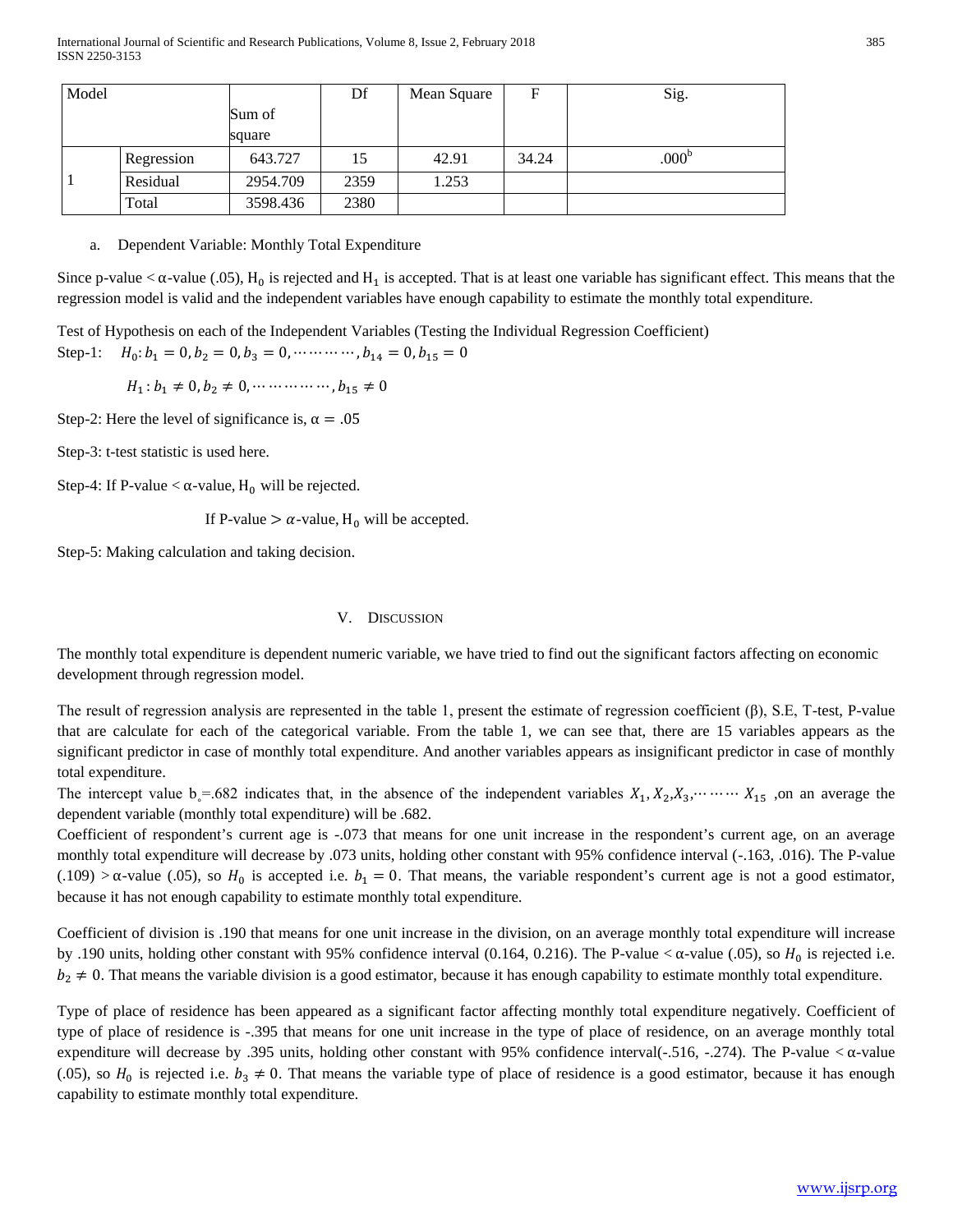Household has: mobile phone has also most significant effect on monthly total expenditure positively. Coefficient of household has: mobile phone is .386 that means for one unit increase in the household has: mobile phone, on an average monthly total expenditure will increase by .386 units, holding other constant with 95% confidence interval(.187, .584). The P-value (.000) <  $\alpha$ -value (.05), so  $H_0$ is rejected i.e.  $b_4 \neq 0$ . That means the variable household has: mobile phone is a good estimator, because it has enough capability to estimate monthly total expenditure.

Household has: electricity has been appeared as significant factor affecting on monthly total expenditure negatively. Coefficient of household has: electricity is -.269 that means for one unit increase in the household has: electricity, on an average monthly total expenditure will decrease by .269 units, holding other constant with confidence interval (-.478, -.059). The P-value (.012) < α-value (.05), so  $H_0$  is rejected i.e.  $b_5 \neq 0$ . That means the variable household has: electricity is a good estimator, because it has enough capability to estimate monthly total expenditure.

Coefficient of household has: television is -.139 that means for one unit increase in the household has: television, on an average monthly total expenditure will decrease by .139 units, holding other constant with 95% confidence interval (-.270, -.009). The P-value  $(0.036) < \alpha$ -value (0.05), so  $H_0$  is rejected i.e.  $b_6 \neq 0$ . That means the variable household has: television is a good estimator, because it has enough capability to estimate monthly total expenditure.

Coefficient of household has: motorcycle/scooter is -.118 that means for one unit increase in the household has: motorcycle/scooter, on an average monthly total expenditure will decrease by -.118 units, holding other constant with 95% confidence interval (-0.214, - 0.023). The P-value (.016) <  $\alpha$ -value (.05), so  $H_0$  is rejected i.e.  $b_7 \neq 0$ . That means the variable household has: motorcycle/scooter is a good estimator, because it has enough capability to estimate monthly total expenditure.

Coefficient of education is -.145 that means for one unit increase in the education, on an average monthly total expenditure will decrease by .145 units, holding other constant with 95% confidence interval (-.187, -0.102). The P-value (.000)  $<\alpha$ -value (.05), so  $H_0$ is rejected i.e.  $b_8 \neq 0$ . That means the variable education is a good estimator, because it has enough capability to estimate monthly total expenditure.

Coefficient of wealth Index is .124 that means for one unit increase in the wealth Index, on an average monthly total expenditure will increase by .124 units, holding other constant with 95% confidence interval (.052, .196). The P-value (.001) < α-value (.05), so  $H_0$  is rejected i.e.  $b_9 \neq 0$ . That means the variable wealth index is a good estimator, because it has enough capability to estimate monthly total expenditure.

Coefficient of husband/partner's education level is .035 that means for one unit increase in the husband/partner's education level, on an average monthly total expenditure will increase by .035 units, holding other constant with 95% confidence interval (-.027, .096). The P-value (.266) >  $\alpha$ -value (.05), so  $H_0$  is accepted i.e.  $b_{10} = 0$ . That means the variable husband/partner's education level is not a good estimator, because it has not enough capability to estimate monthly total expenditure.

Coefficient of monthly total income is .046 that means for one unit increase in the monthly total income, on an average monthly total expenditure will increase by .046 units, holding other constant with 95% confident interval (.008, .085). The P-value (.018) < α-value (.05), so  $H_0$  is rejected i.e.  $b_{11} \neq 0$ . That means the variable monthly total income is a good estimator, because it has enough capability to estimate monthly total expenditure.

Coefficient of main floor material is .286 that means for one unit increase in the main floor material, on an average monthly total expenditure will increase by .286 units, holding other constant with 95% confident interval (0.131, 0.440). The P-value (.000)  $< \alpha$ value (.05), so  $H_0$  is rejected i.e.  $b_{12} \neq 0$ . That means the variable main floor material is a good estimator, because it has enough capability to estimate monthly total expenditure.

Coefficient of main wall material is -.050 that means for one unit increase in the main wall material, on an average monthly total expenditure will decrease by -.050 units, holding other constant with confident interval (-.81, -0.019). The P-value (.002)  $< \alpha$ -value (.05), so  $H_0$  is rejected i.e.  $b_{13} \neq 0$ . That means the variable main wall material is a good estimator, because it has enough capability to estimate monthly total expenditure.

Coefficient of type of cooking fuel is .051 that means for one unit increase in the type of cooking fuel, on an average monthly total expenditure will increase by .051 units, holding other constant with confident interval (0.007, 0.095). The P-value (.022)  $< \alpha$ -value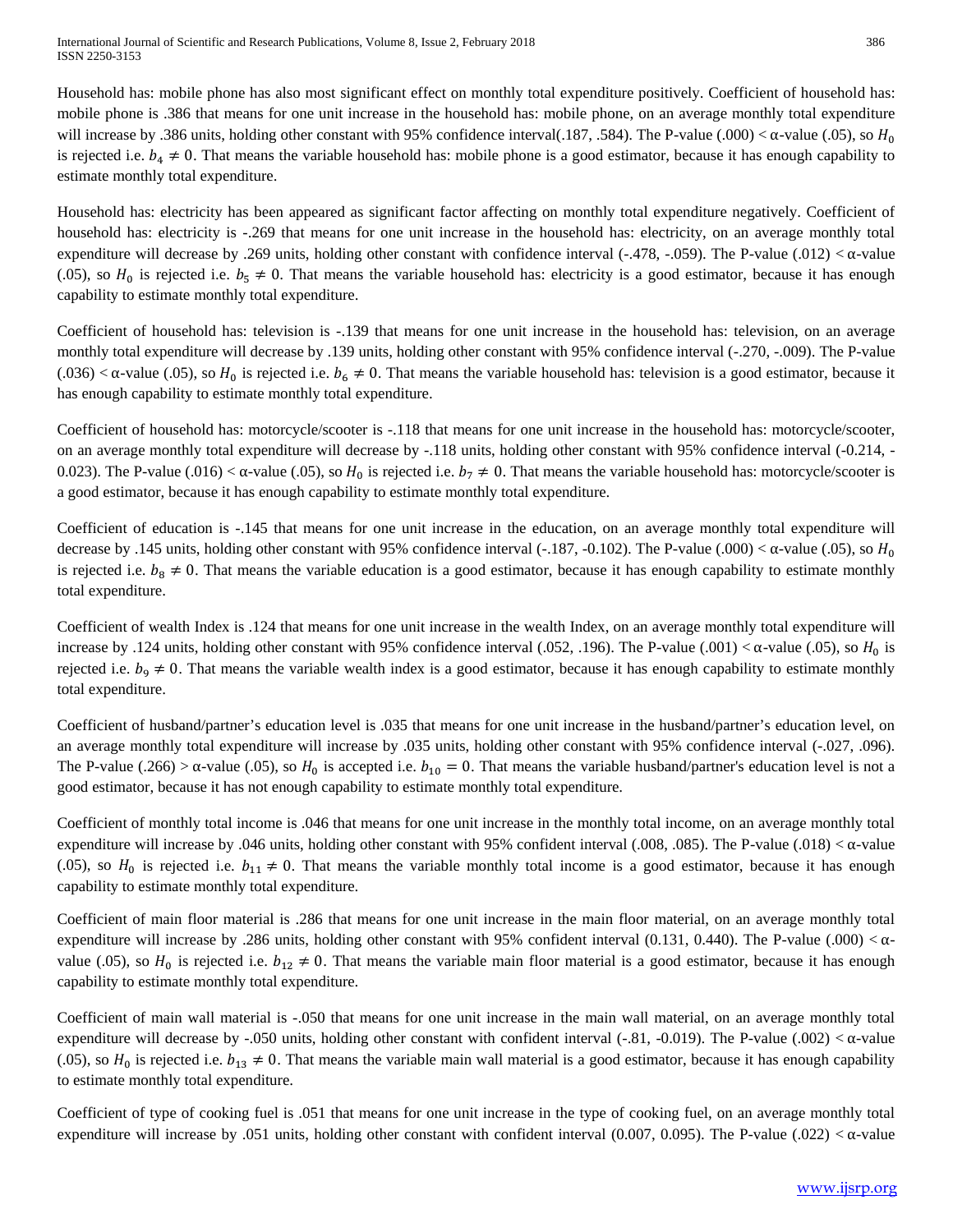(.05), so  $H_0$  is rejected i.e.  $b_{14} \neq 0$ . That means the variable type of cooking fuel is a good estimator, because it has enough capability to estimate monthly total expenditure.

Coefficient of husband/partner's occupation is .046 that means for one unit increase in the husband/partner's occupation, on an average monthly total expenditure will increase by .046 units, holding other constant with confident interval (.018, 0.073).The P-value (.760) >  $\alpha$ -value (.05), so  $H_0$  is accepted i.e.  $b_{15} = 0$ . That means the variable respondent's occupation is not a good estimator, because it has not enough capability to estimate monthly total expenditure.

Determination of the value of  $R^2$ 

Table III: Model Summary

 $R^2 = \frac{SSR}{SST} = .796 = 79.6\%$ 

| Model |     | R Square | Adjusted R | Std. Error of the |
|-------|-----|----------|------------|-------------------|
|       |     |          | Square     | Estimate          |
|       | 892 | 796      | 794        | .558              |

From the above table,

Where,

SSR= Sum of Square Regression

SST= Sum of Square Total

79.6% variation of the dependent variable Y (Monthly Total Expenditure) is explained by the independent variables i.e Respondent's current age, Monthly Total Income, Type of place of residence, Husband/Partner's Occupation, Main wall material, Household has: motorcycle/scooter, Type of cooking fuel, Division, Household has: mobile phone, Husband/partner's education level, Household has: television, Main floor material, Husband/partner's age, Education, Wealth index, Household has: electricity

## VI. CONCLUSION

The present study attempts to examine the socio-demographic changes and their impact on the economic development of Bangladesh. The study shows that 73 percent of households in Bangladesh have access to electricity, either from the national grid or solar power connections. Independently, the national grid covers 62 percent of households all over the country, with more coverage in urban areas (91 percent in urban and 51 percent in rural areas)(BDHS 2014).

Education may provide better employment opportunities outside home and providing education to male. The Government of Bangladesh is trying to remove illiteracy from society and as a result, the recent enrolment rate has much increased. The strong influence of mother's education on the use of health care services is consistent with the findings from other studies (Abbas and Walkerns, 1986; Elo, 1992; Becker et al., 1993; Fosu, 1994). Also, women's whose husbands are involved in business/services are more likely to use both modern and traditional health care services.

Based on the findings of the study, we can conclude that income of individual respondents is increasing and the expenditure of individual respondents is also increasing. Hence, the contribution of women in family is also increasing day by day. To ahead the country's position economically we have to increase women's empowerment just like other developed countries. We have to increase our GDP growth and it is based on agriculture, industry, manufacturing and services. We need to improve conditions of these sectors for increasing GDP. The increasing trend of development is remarkable in recent years in Bangladesh. After all, the development of our country is increased gradually with the comparison of other developed and developing countries.

#### **REFERENCES**

[1] Ranis, Gustav, Frances Stewart, and Alejandro Ramirez. "Economic growth and human development." *World development* 28.2 (2000): 197-219.